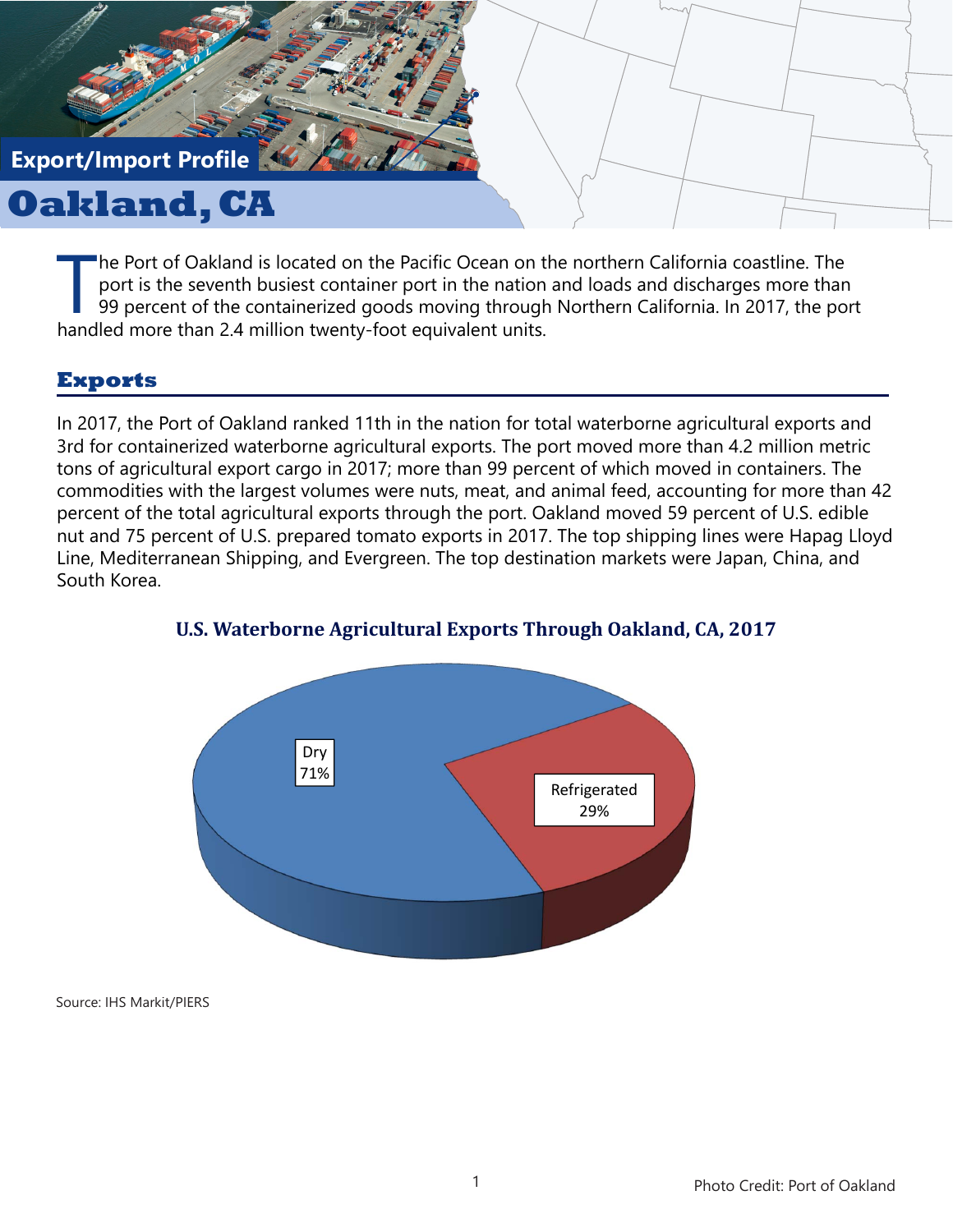| <b>Commodity</b>        | <b>Metric Tons</b> | <b>Share</b> | <b>U.S. Share</b> |
|-------------------------|--------------------|--------------|-------------------|
| Edible nuts             | 789,017            | 19%          | 59%               |
| Meat                    | 553,563            | 13%          | 21%               |
| Animal feed             | 441,742            | 10%          | 4%                |
| <b>Rice</b>             | 372,871            | 9%           | 14%               |
| Tomatoes, prepared      | 295,343            | 7%           | 75%               |
| Wine                    | 267,056            | 6%           | 53%               |
| Grocery items           | 226,146            | 5%           | 7%                |
| Fruit                   | 182,814            | 4%           | 15%               |
| Oranges                 | 162,253            | 4%           | 45%               |
| Non-alcoholic beverages | 128,501            | 3%           | 13%               |
| Other                   | 844,837            | 20%          |                   |
| <b>Total</b>            | 4,264,143          | 100%         | 3%                |

# **U.S. Waterborne Agricultural Exports Through Oakland, CA, 2017**

Source: IHS Markit/PIERS

# **U.S. Containerized Waterborne Agricultural Exports Through Oakland, CA, 2017**

| <b>Commodity</b>        | <b>Metric Tons</b> | <b>*TEU</b> | <b>Share</b> | <b>U.S. Share</b> |
|-------------------------|--------------------|-------------|--------------|-------------------|
| Edible nuts             | 783,223            | 74,174      | 18%          | 59%               |
| Meat                    | 544,639            | 60,517      | 13%          | 21%               |
| Animal feed             | 441,130            | 38,341      | 10%          | 6%                |
| <b>Rice</b>             | 372,148            | 22,212      | 9%           | 60%               |
| Tomatoes, prepared      | 295,200            | 17,112      | 7%           | 75%               |
| Wine                    | 266,620            | 20,114      | 6%           | 75%               |
| Grocery items           | 223,806            | 30,516      | 5%           | 7%                |
| Fruit                   | 182,079            | 16,568      | 4%           | 19%               |
| Oranges                 | 157,775            | 15,913      | 4%           | 45%               |
| Non-alcoholic beverages | 127,691            | 11,949      | 3%           | 16%               |
| Other                   | 841,298            | 74,676      | 20%          |                   |
| <b>Total</b>            | 4,235,609          | 382,093     | 100%         | 12%               |

Source: IHS Markit/PIERS

\*Twenty-foot equivalent unit (TEU)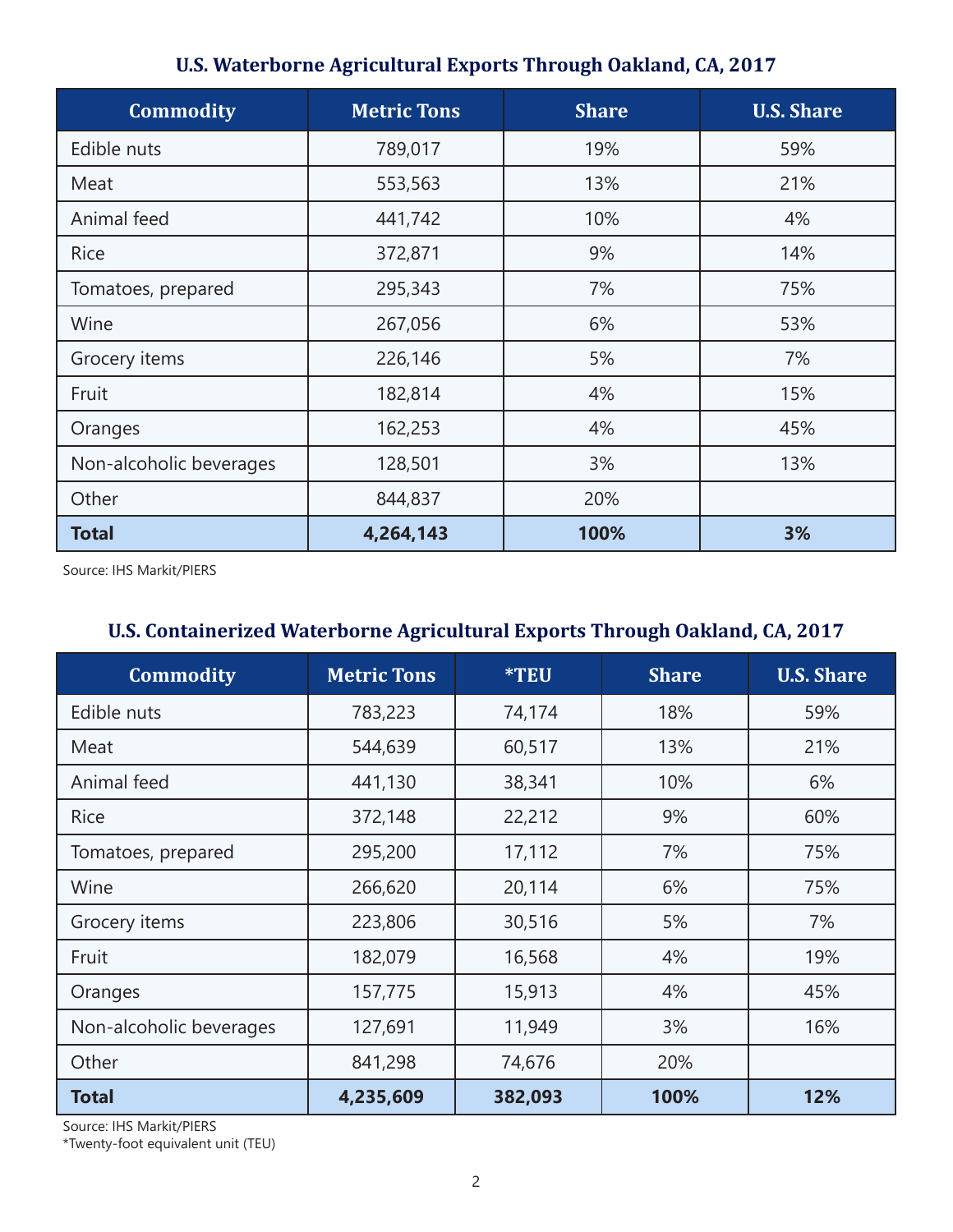#### **Top Destination Countries for U.S. Waterborne Agricultural Exports Through Oakland, CA, 2017**



Source: IHS Markit/PIERS

#### **Top Shipping Lines Moving U.S. Waterborne Agricultural Exports Through Oakland, CA, 2017**

| <b>Shipping Line</b>   | <b>Metric Tons</b> | <b>Share</b> |
|------------------------|--------------------|--------------|
| Hapag Lloyd Line       | 460,366            | 11%          |
| Mediterranean Shipping | 444,401            | 10%          |
| Evergreen              | 399,082            | 9%           |
| <b>MOL</b>             | 389,036            | 9%           |
| CMA-CGM                | 381,635            | 9%           |
| K Line                 | 344,663            | 8%           |
| <b>NYK Line</b>        | 302,620            | 7%           |
| <b>APL</b>             | 271,059            | 6%           |
| Hamburg Sud            | 270,419            | 6%           |
| Yang Ming              | 257,882            | 6%           |
| Other                  | 742,981            | 17%          |
| <b>Total</b>           | 4,264,143          | 100%         |

Source: IHS Markit/PIERS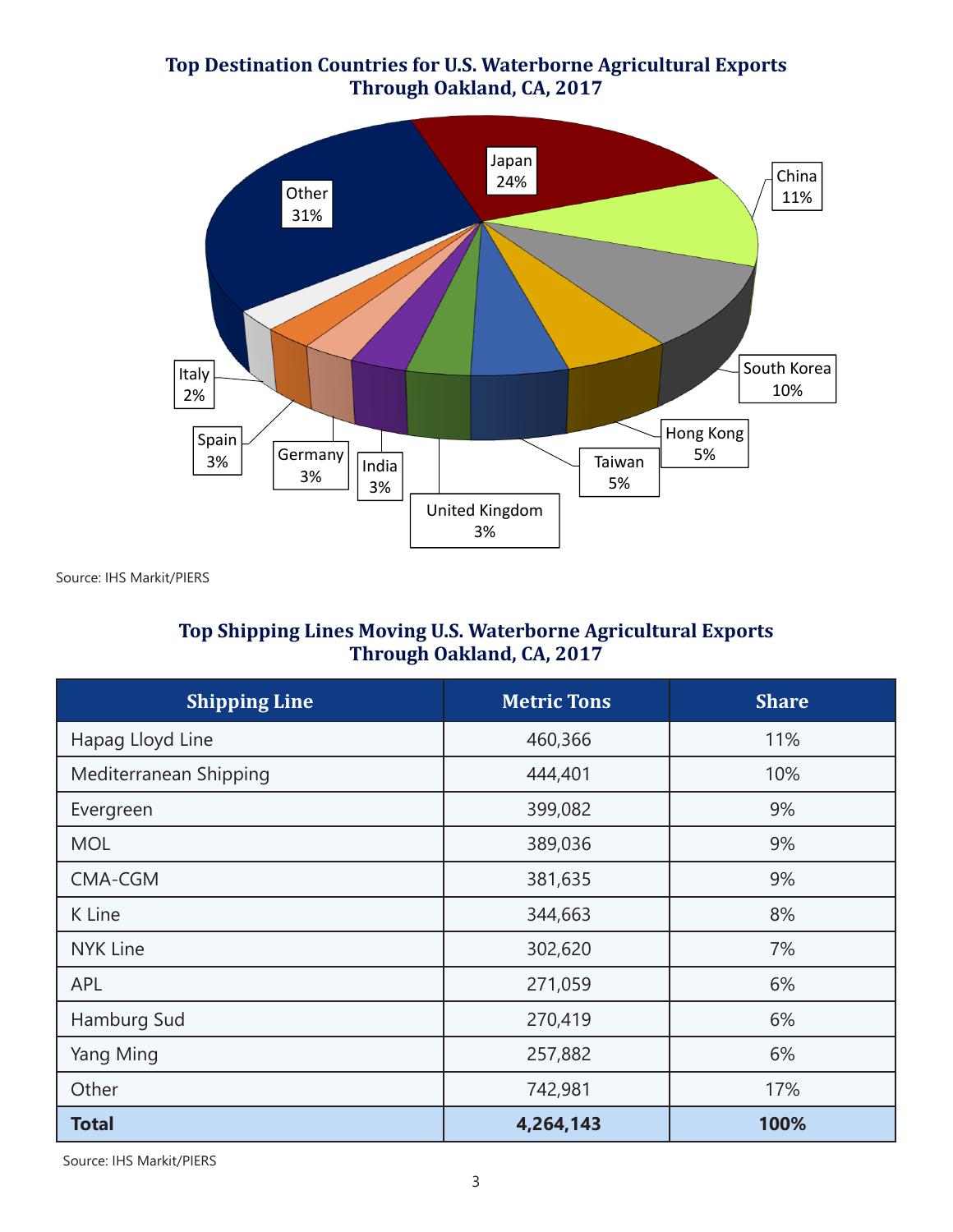## **Imports**

The Port of Oakland moved over 2 million metric tons of agricultural import cargo in 2017, all of which moved in containers. The top agricultural imports were wine, coffee, and non-alcoholic beverages, representing about 35 percent of the port's agricultural imports in 2017. Oakland was also a major import port for sunflower oil, soybeans, and prunes. The port's top shipping lines included Mediterranean Shipping, Hapag Lloyd Line, and Hamburg Sud. The top origin countries were China, Thailand, and Australia.



## **U.S. Waterborne Agricultural Imports Through Oakland, CA, 2017**

Source: IHS Markit/PIERS

| <b>Commodity</b>        | <b>Metric Tons</b> | <b>*TEU</b> | <b>Share</b> | <b>U.S. Share</b> |
|-------------------------|--------------------|-------------|--------------|-------------------|
| Wine                    | 398,456            | 28,037      | 20%          | 20%               |
| Coffee                  | 158,635            | 8,671       | 8%           | 10%               |
| Non-alcoholic beverages | 152,952            | 11,187      | 8%           | 5%                |
| Grocery items           | 133,930            | 13,577      | 7%           | 8%                |
| <b>Rice</b>             | 110,321            | 7,770       | 5%           | 10%               |
| Meat                    | 97,152             | 6,185       | 5%           | 9%                |
| Beer, ale               | 88,241             | 8,014       | 4%           | 4%                |
| Soybeans                | 85,742             | 4,644       | 4%           | 22%               |
| Vegetables              | 74,749             | 5,449       | 4%           | 5%                |
| Fruit                   | 47,280             | 4,261       | 2%           | 2%                |
| Other                   | 679,365            | 57,642      | 34%          |                   |
| <b>Total</b>            | 2,026,823          | 155,437     | 100%         | 6%                |

#### **U.S. Containerized Waterborne Agricultural Imports Through Oakland, CA, 2017**

Source: IHS Markit/PIERS

\*Twenty-foot equivalent unit (TEU)